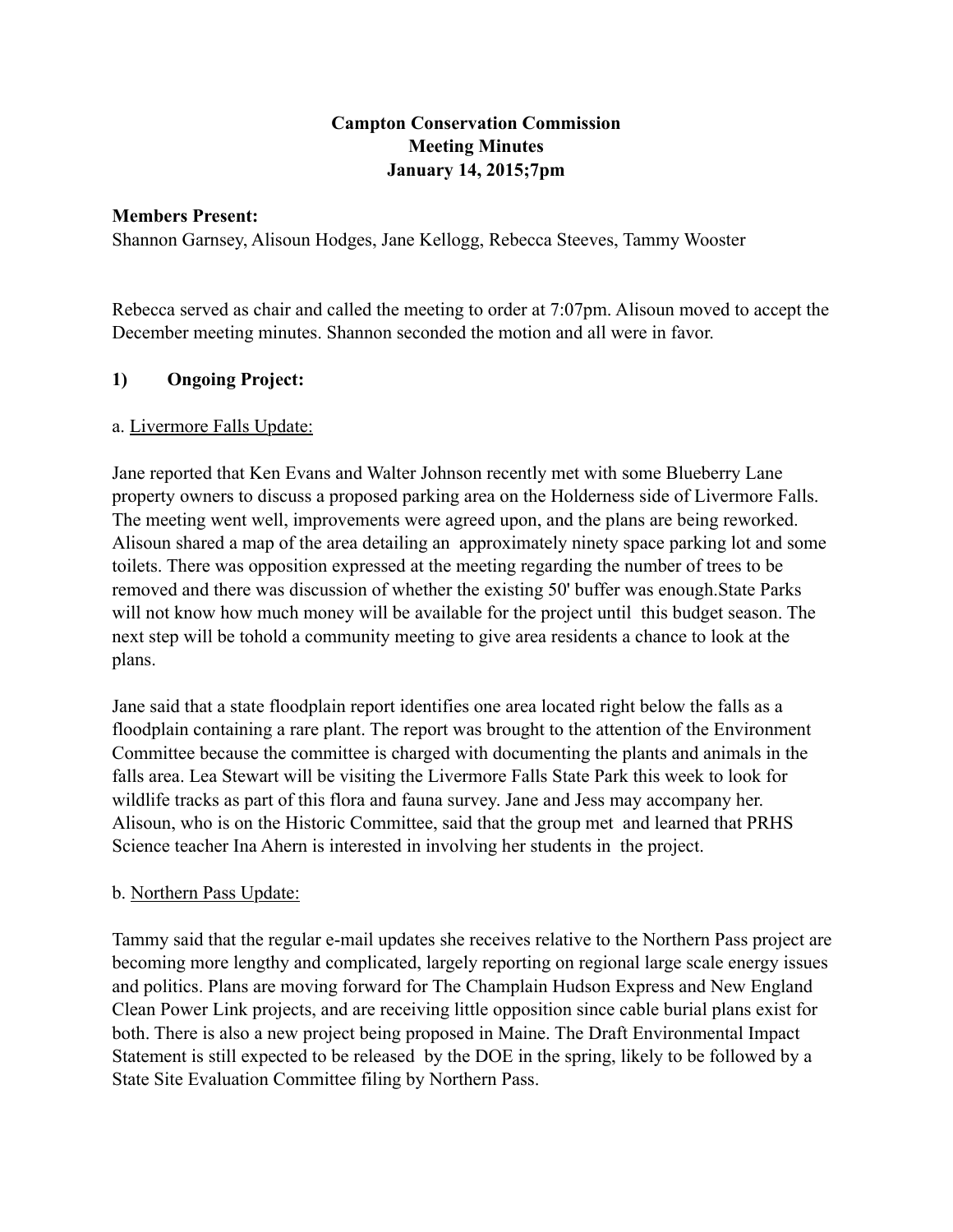#### c. BWNA/PCP:

The arborist who recommended the PCP Liberty Tree fertilizing and pruning work has been paid, the cost for which was split between the CCC and Garden Club. It is assumed the work has been completed, and Jane will follow up with Carol Lenehan.

# d. Conservation Matters:

The latest Conservation Matters column has been submitted by the Plymouth CC, and the Squam Lakes Association (SLA) has now signed onto the project bringing the number of contributing groups to seven. Shannon wondered where the SLA will fit into the rotation, and will suggest to Jess that they could use the column as an opportunity to announce their upcoming Winterfest.

# e. NRI:

A work session was held on December  $8<sup>th</sup>$ , and Ron Reynolds shared some of the mapping work he has done for our Natural Resource Inventory (NRI). Jane reported that since the work session, Ron has taken a look at the Wellhead Protection Area map produced for us by Nick Sceggell as part of our past groundwater protection effort. Ron is questioning the GIS locations on the map and is suggesting that the CCC ground-truth the points to be sure. All agreed it would be valuable to visit all of the sites together. Dates were proposed for another work session next week and Rebecca will e-mail Jess to see what works for her.

# **2) Town Report:**

Jane has written a draft of the 2014 CCC Annual Report and asked for comments. All approved of the report, and Jane will recirculate it by e-mail after some edits. Tammy will help write the Northern Pass section, and Alisoun will review for grammar.

# **3) 210 acres for sale/Possible Town Forest?**

Jane shared a letter forwarded to her by Patrick Miller. The letter was from Roche Realty advertising a 210 acre parcel for sale on Chandler Hill with conservation potential. Jane presumes the letter was sent to Patrick since he is a landowner nearby the property for sale and is known to be interested in conservation. Discussion of what was known about the property was had. Shannon said she is familiar with the site which has been logged, contains a lot of ledge, and there are access issues. She added that the area is already being used for recreation. Jane said that Patrick forwarded the letter to her because there had been past discussions of creating a town forest. Rebecca asked how the process of creating a town forest worked in terms of funding. Jane listed potential scenarios for funding resources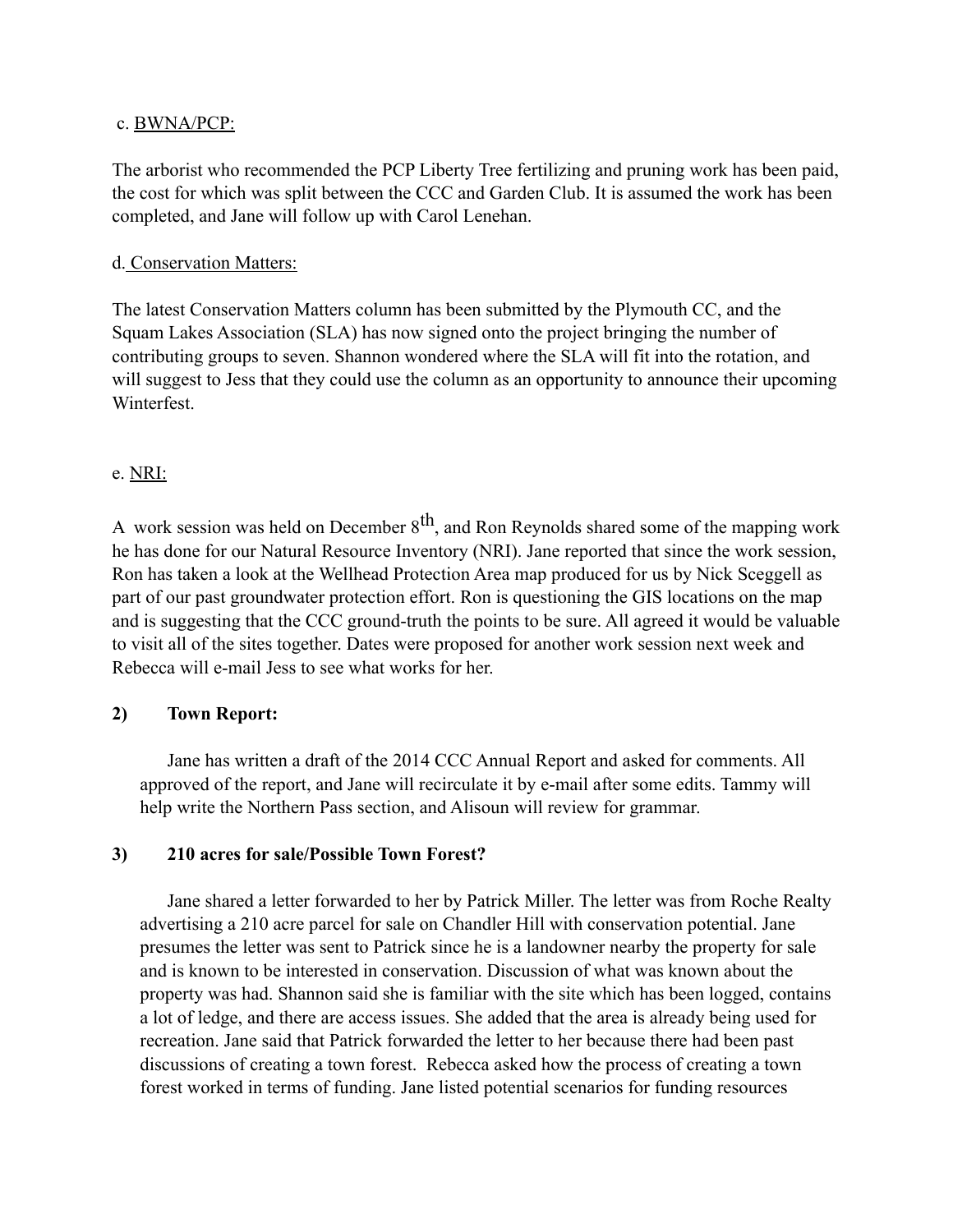including the Conservation Fund, a town expenditure approved through a warrant article, or a separate fund-raising campaign. Jane asked if anyone was interested in looking at the land. Consensus was that the land is overpriced, but it would be worth a visit if for no other reason than to become more familiar with this beautiful part of town. Jane will contact the realtor and arrange for a site visit.

#### **4) 1/27 Local CC Meeting :**

Larry Spencer, chair of the Holderness CC is organizing a meeting for local Conservation Commissions to be held at 7pm on January  $27<sup>th</sup>$  at PSU in Boyd Hall Room 004. Historically this meeting has been held every 2-3 years and is an opportunity for CC's to connect and share their work. Each CC is asked to present a 5-10 minute report of their projects. Jane and Alisoun plan on attending and Jane asked what projects we should include in the Campton summary. All agreed that the projects Jane summarized in the annual report are all worthy of sharing. Tammy said the meeting would be a good time to plan for the newly elected legislator/CC meeting proposed by the Rumney CC/Quincy Bog folks.

#### **5) Bog Walk Prep:**

Sunday, February  $1<sup>st</sup>$  is the date for our third annual Frozen Bog Walk from 2-4pm. Lea Stewart will guide the walk in search of animal tracks and we will share refreshments after the walk. Announcements have been placed in The Record Enterprise and the North Country News. Jane passed around a flier for review and everyone took a few to post around town. Tammy wrote an announcement for the Friends of the CCC newsletter and will forward it to Beverly. All are hopeful for a great turnout and the only unfinished business is to work out refreshment details. We will wait to hear from Jess, since she has some Leah Gray donated money set aside for this purpose.

#### **6) Incoming Mail:**

CCC mail was opened and included a Forestry Notification, an incomplete new Septic application, and a Trustees Times newsletter.

# **7) Other Business:**

Jane shared that while reviewing the 2014 CCC minutes for writing the annual report, she was reminded of the Beebe River Tract now in conservation. She contacted Roger LaRochelle from the SLA and asked if there was anything new to report. Roger suggested that she contact Nancy Bell from the Conservation Fund and Nancy just sent Jane an e-mail full of great information. Jane will forward the e-mail which includes a map of the tract, a descriptive brochure, and a detailed report of the community forum held to inform towns within the tract. Jane thought that these materials would be perfect to share at Town meeting